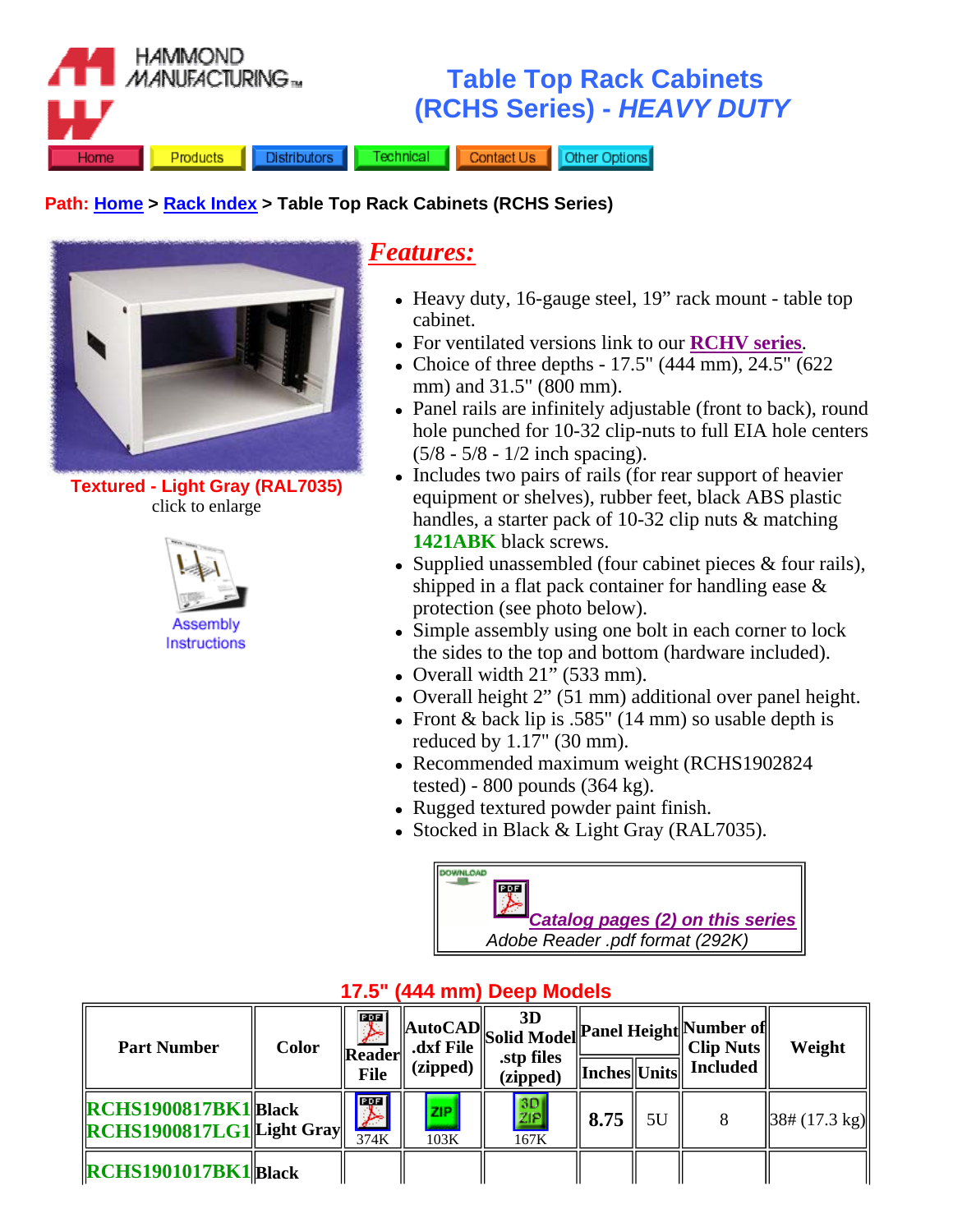| $\left\Vert \text{RCHS1901017LG1} \right\Vert$ Light Gray $\left\Vert \begin{array}{c} \boxed{32} \\ \boxed{23} \end{array} \right\Vert$ | 376K                          | ZIP<br>103K        | 3D<br>ZIP<br>168K   | $\parallel$ 10.50 $\parallel$ | 6U  | 16 | $ 40# (18.2 \text{ kg}) $                |
|------------------------------------------------------------------------------------------------------------------------------------------|-------------------------------|--------------------|---------------------|-------------------------------|-----|----|------------------------------------------|
| $\left \left \text{RCHS1901417BK1}\right \text{Black}\right $<br>$\left\Vert \text{RCHS1901417LG1} \right\Vert$ Light Gray               | $ \mathcal{X} $<br>390K       | <b>ZIP</b><br>105K | 3D <br>ZIP.<br>172K | 14.00                         | 8U  | 16 | $ 42# (19.1 \text{ kg}) $                |
| RCHS1901717BK1 Black<br>$\left\Vert \text{RCHS1901717LG1} \right\Vert$ Light Gray                                                        | $\blacktriangleright$<br>381K | <b>ZIP</b><br>114K | 3D<br>ZIP<br>175K   | $\ 17.50\ 10U$                |     | 16 | 46# (20.9 kg)                            |
| $\left \left \mathbf{R}\mathbf{CH}\mathbf{S1902217BK1}\right \right $ Black<br>$\left\Vert \text{RCHS1902217LG1} \right\Vert$ Light Gray | $\mathbb{R}$<br>407K          | <b>ZIP</b><br>118K | 3D<br>ZIP<br>189K   | 22.75                         | 13U | 16 | $\left 54\# (24.5 \text{ kg})\right $    |
| RCHS1902817BK1 Black<br>$\left\Vert \text{RCHS1902817LG1} \right\Vert$ Light Gray                                                        | $\blacktriangleright$<br>409K | <b>ZIP</b><br>121K | 3D<br>ZIP<br>193K   | $ 28.00 $ 16U                 |     | 16 | $\left  60 \# (27.3 \text{ kg}) \right $ |

# **24.5" (622 mm) Deep Models**

| <b>Color</b><br><b>Part Number</b>                                                                                               | $\overline{\mathscr{F}}$<br>.dxf File<br>Reader | 3D<br>$\begin{array}{c} \begin{array}{c} \begin{array}{c} \text{MutoCAD} \\ \text{d.f.} \end{array} \end{array} \end{array}$<br>.stp files |                                |                           | <b>Clip Nuts</b> | Weight          |                              |
|----------------------------------------------------------------------------------------------------------------------------------|-------------------------------------------------|--------------------------------------------------------------------------------------------------------------------------------------------|--------------------------------|---------------------------|------------------|-----------------|------------------------------|
|                                                                                                                                  | <b>File</b>                                     | (zipped)                                                                                                                                   | (zipped)                       | Inches  Units             |                  | <b>Included</b> |                              |
| $\left \mathbb{R}\text{CHS}1901024\text{BK}1\right \mathbb{B}$ lack<br>$\left\Vert \text{RCHS1901024LG1} \right\Vert$ Light Gray | $\blacktriangleright$<br>395K                   | ZIP:<br>158K                                                                                                                               | 3D<br>ZIP<br>169K              | 10.50                     | 6U               | 16              | $\ 54\# (24.5 \text{ kg})\ $ |
| <b>RCHS1901424BK1Black</b><br>$\left\Vert \text{RCHS1901424LG1} \right\Vert$ Light Gray                                          | $\overline{\mathscr{F}}$<br>413K                | <b>ZIP</b><br>104K                                                                                                                         | 3D<br><b>ZP</b><br>172K        | 14.00                     | 8U               | 16              | $\ 56\# (25.5 \text{ kg})\ $ |
| <b>RCHS1901724BK1Black</b><br>$\left\Vert \text{RCHS1901724LG1} \right\Vert$ Light Gray                                          | $\overline{\mathscr{F}}$<br>400K                | ZIP.<br>106K                                                                                                                               | 3D<br>ZIP.<br>185K             | $\vert 17.50 \vert \vert$ | 10U              | 16              | $\ 60# (27.3 \text{ kg})\ $  |
| $\left \text{RCHS1902224BK1}\right $ Black<br>$\left\Vert \text{RCHS1902224LG1} \right\Vert$ Light Gray                          | $\sum_{424K}$                                   | ZIP.<br>107K                                                                                                                               | $rac{3D}{\mathbb{Z}P}$<br>186K | $\ 22.75\ 13U\ $          |                  | 16              | $\ 68# (30.9 \text{ kg})\ $  |
| RCHS1902824BK1Black<br>$\left\Vert \text{RCHS1902824LG1}\right\Vert$ Light Gray                                                  | $\overline{\mathscr{F}}$<br>427K                | <b>ZIP</b><br>108K                                                                                                                         | 3D<br>ZIP.<br>194K             | $\vert 28.00 \vert \vert$ | 16U              | 16              | $\ 76# (35.5 \text{ kg})\ $  |

## **31.5" (800 mm) Deep Models**

| <b>Part Number</b>                                                                     | <b>Color</b> | 文<br><b>Reader</b>                           | .dxf File          | 3D<br>$\left\  \text{AutoCAD} \right\ _{\text{Solid Model}}$ Panel Height Number of<br>.stp files | Inches  Units |             | <b>Clip Nuts</b><br><b>Included</b> | Weight                                   |
|----------------------------------------------------------------------------------------|--------------|----------------------------------------------|--------------------|---------------------------------------------------------------------------------------------------|---------------|-------------|-------------------------------------|------------------------------------------|
|                                                                                        |              | <b>File</b>                                  | (zipped)           | (zipped)                                                                                          |               |             |                                     |                                          |
| <b>RCHS1901031BK1Black</b><br>$\left\Vert \text{RCHS1901031LG1}\right\Vert$ Light Gray |              | $\overline{\mathcal{F}}$<br>368K             | <b>ZIP</b><br>103K | 3D<br>ZIP<br>169K                                                                                 | 10.50         | 6U          | 16                                  | $\left  64 \# (29.1 \text{ kg}) \right $ |
| <b>RCHS1901431BK1Black</b><br>$\left\Vert \text{RCHS1901431LG1}\right\Vert$ Light Gray |              | $\overline{\mathcal{F}}$<br>$\frac{1}{391K}$ | ZIP.<br>104K       | 30<br>ZIP<br>172K                                                                                 | 14.00         | 8U          | 16                                  | $\left  68 \# (30.9 \text{ kg}) \right $ |
| <b>RCHS1901731BK1Black</b><br>$\left\Vert \text{RCHS1901731LG1}\right\Vert$ Light Gray |              | $\overline{\mathbb{Z}}$<br>380K              | <b>ZIP</b><br>104K | 3D<br>ZIP<br>175K                                                                                 | 17.50         | 10U         | 16                                  | $\sqrt{74\# (33.6 \text{ kg})}$          |
| RCHS1902231BK1 Black<br>$\left\Vert \text{RCHS1902231LG1} \right\Vert$ Light Gray      |              | $\overline{\mathcal{F}}$<br>399K             | <b>ZIP</b><br>107K | [3D]<br>ZIP<br>189K                                                                               | 22.75         | $\vert$ 13U | 16                                  | $\left  82 \# (37.3 \text{ kg}) \right $ |
| $\left \left \left \right  \right \right $ RCHS1902831BK1 $\left \left \right $ Black  |              |                                              |                    |                                                                                                   |               |             |                                     |                                          |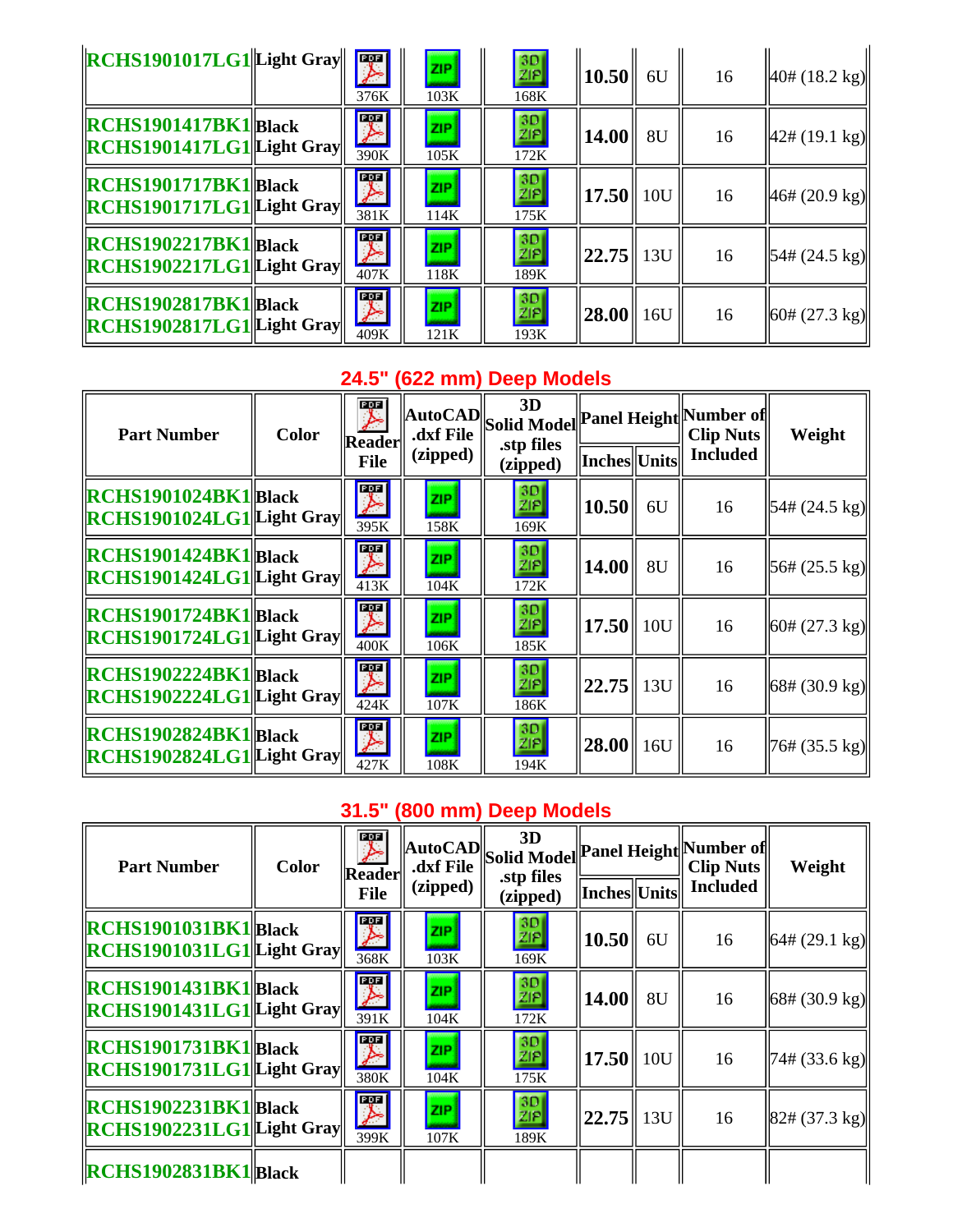

## *Feature Views:*



## **RCHS Accessories**



click to enlarge

#### **Casters** - Part Number **1425PHD**

#### <sup>z</sup> **SOLD IN A SET OF 4**

- Base of cabinet is punched to accept this caster set
- $\bullet$  600# (273 kg) manufacturers specified weight capacity (Set of 4)
- Features ball bearing swivel and hard composition wheels
- Small foot print 2.125" (54 mm) x  $15/16$ " (24 mm) hole mounting pattern
- Wheels are grey  $& 2"$  (51 mm) wheel diameter adds only 2.5" (64 mm) to overall rack height.
- Includes mounting hardware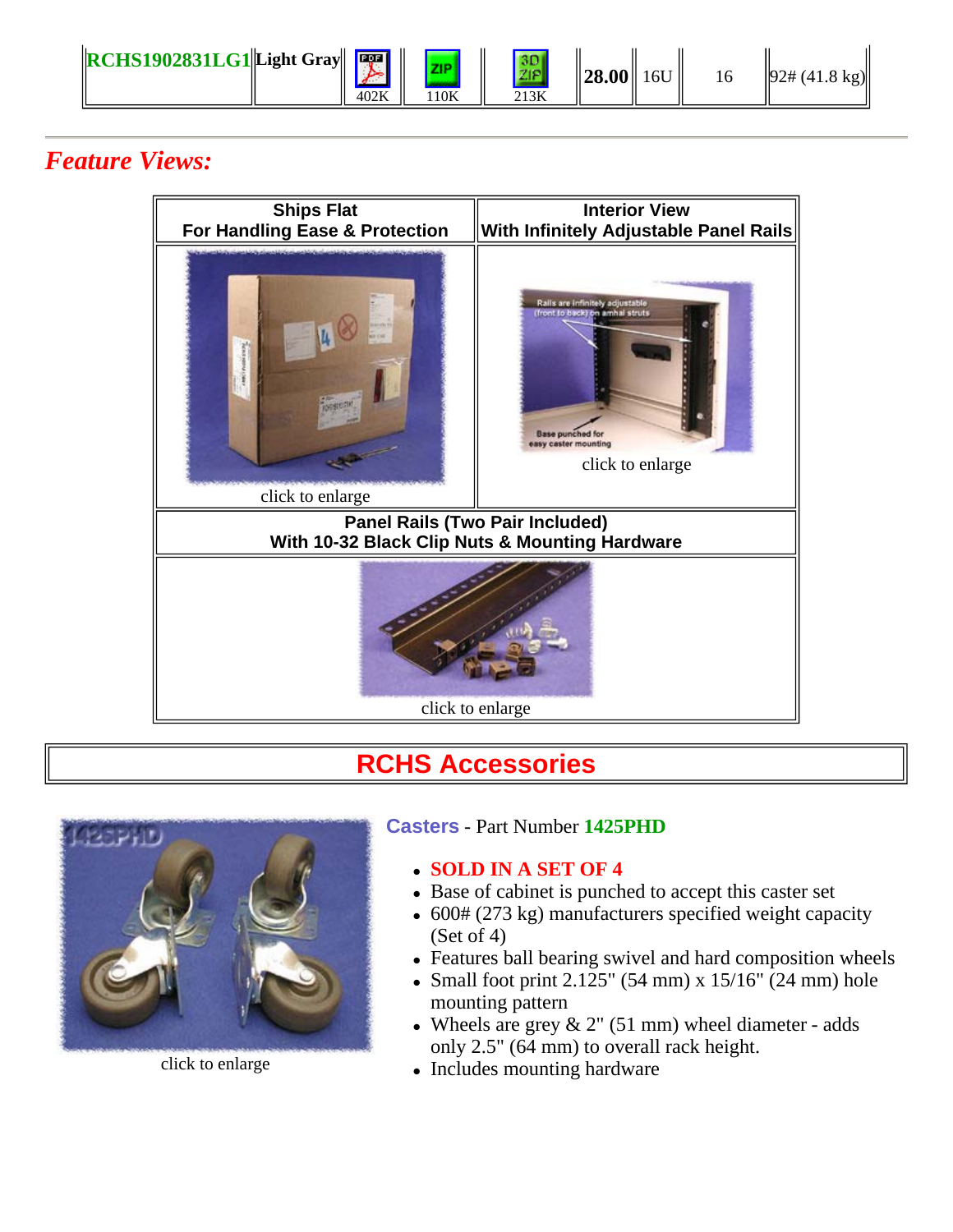



(click to enlarge)



### **Locking Doors**

- 16-gauge steel construction
- Both front & back of "RCHS" rack cabinets are punched to accept these doors
- Mounts either right or left hand hinge (door  $&$  cabinet are symmetrical)
- Includes installed lock and two keys
- Finished in rugged textured powder paint to match RCHS/RCHV enclosures
- Stocked in Black & Light Gray (RAL7035).
- Includes mounting hardware

| <b>Part Number</b>                                             | <b>Color</b>                                  | PDF<br>Reader<br><b>File</b>    | <b>AutoCAD</b><br>.dxf File<br>(zipped) | <b>Use With</b><br><b>Cabinet</b><br><b>Panel</b><br>Height | <b>Weight</b>       |
|----------------------------------------------------------------|-----------------------------------------------|---------------------------------|-----------------------------------------|-------------------------------------------------------------|---------------------|
| <b>RCHD1908BK1</b><br><b>RCHD1908CG1</b><br><b>RCHD1908LG1</b> | <b>Black</b><br><b>Beige</b><br>Light<br>Gray | $\overline{\mathbb{Z}}$<br>17K  | <b>ZIP</b><br>17K                       | $8.75$ " (5U)                                               | 5# (2.3)<br>kg)     |
| RCHD1910BK1<br><b>RCHD1910CG1</b><br>RCHD1910LG1               | <b>Black</b><br><b>Beige</b><br>Light<br>Gray | $\overline{\mathcal{F}}$<br>18K | ZIP.<br>18K                             | $10.5"$ (6U)                                                | 5# (2.3)<br>kg)     |
| <b>RCHD1914BK1</b><br><b>RCHD1914CG1</b><br>RCHD1914LG1        | <b>Black</b><br><b>Beige</b><br>Light<br>Gray | $\overline{\mathbb{Z}}$<br>19K  | ZIP<br>20K                              | $14.0$ " (8U)                                               | 6# (2.7)<br>kg)     |
| RCHD1917BK1<br><b>RCHD1917CG1</b><br><b>RCHD1917LG1</b>        | <b>Black</b><br><b>Beige</b><br>Light<br>Gray | $\overline{\mathbb{Z}}$<br>21K  | <b>ZIP</b><br>22K                       | $17.5"$ $(10U)$                                             | 7# (3.2<br>kg)      |
| <b>RCHD1922BK1</b><br><b>RCHD1922CG1</b><br><b>RCHD1922LG1</b> | <b>Black</b><br>Beige<br>Light<br>Gray        | $\overline{\mathscr{F}}$<br>22K | ZIP.<br>24K                             | 22.75" (13U)                                                | 9# (4.1)<br>kg)     |
| RCHD1928BK1<br><b>RCHD1928CG1</b><br><b>RCHD1928LG1</b>        | <b>Black</b><br>Beige<br>Light<br>Gray        | nga<br>24K                      | ZIP<br>27K                              | $28.0$ " $(16U)$                                            | 12#<br>(5.5)<br>kg) |

**Extra Panel Rails**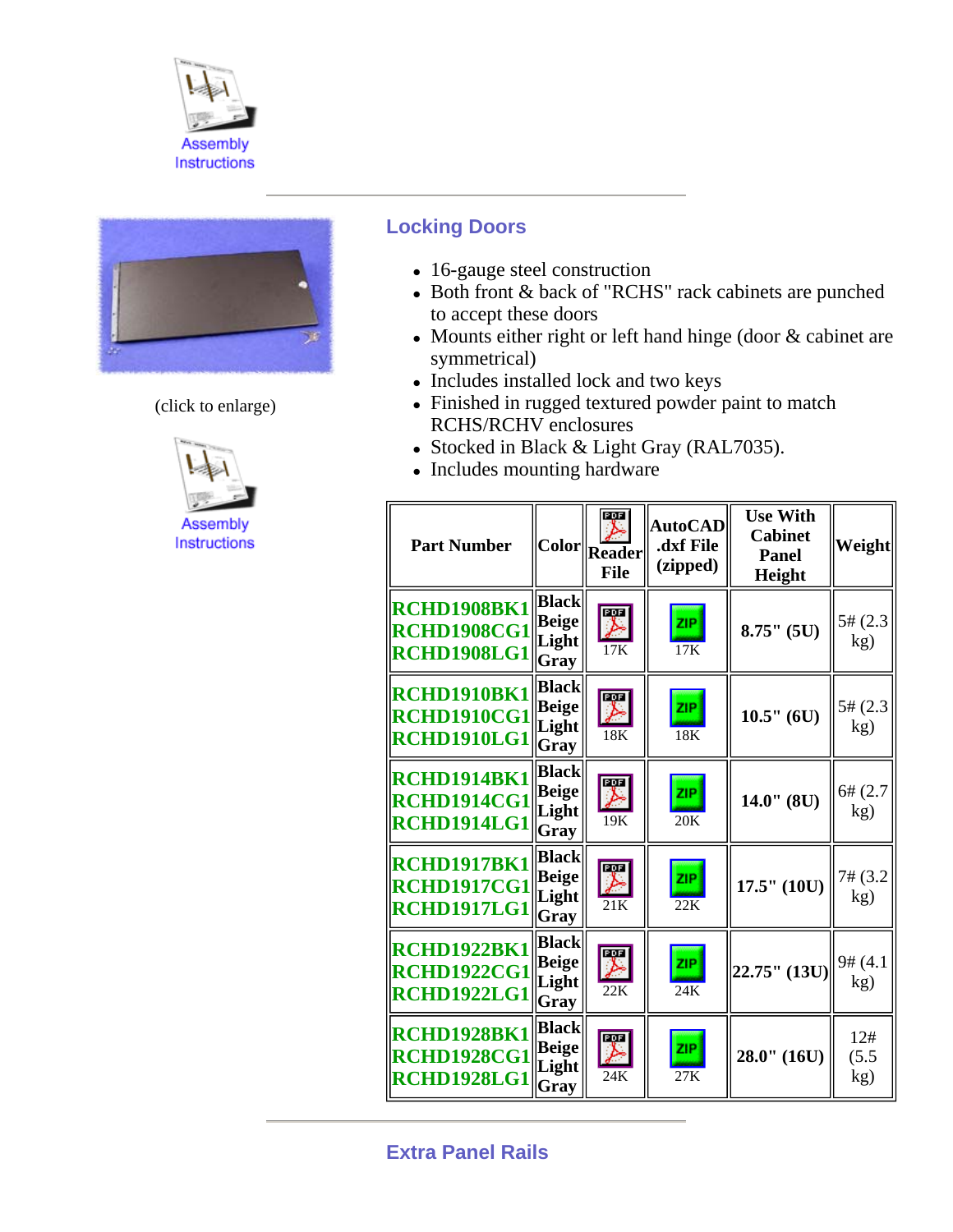

click to enlarge

- RCHS rack cabinets ship with two pair order below for extra mounting capabilities
- <sup>z</sup> **Sold in pairs**
- Finished in rugged black textured powder paint
- Includes amhal strut mounting hardware (black clip nuts) are not included)

| Part Number     | <b>Use With Cabinet</b><br><b>Panel Height</b> | Weight                   |
|-----------------|------------------------------------------------|--------------------------|
| <b>RCHR1908</b> | $8.75''$ (5U)                                  | $1.4\# (0.6 \text{ kg})$ |
| <b>RCHR1910</b> | $10.5"$ (6U)                                   | $1.7\# (0.8 \text{ kg})$ |
| <b>RCHR1914</b> | $14.0$ " (8U)                                  | $2.1\#(1 \text{ kg})$    |
| <b>RCHR1917</b> | 17.5" (10U)                                    | $2.5\# (1.1 \text{ kg})$ |
| <b>RCHR1922</b> | 22.75" (13U)                                   | $3.4\# (1.5 \text{ kg})$ |
| <b>RCHR1928</b> | $28.0$ " $(16U)$                               | $4.2\# (1.9 \text{ kg})$ |

### **Extra Spring Nuts - Part Number 1421SN**

- $\bullet$  1/4 20 Strut nut
- $1/4 20 \times 1/2$  bolt
- Used only in our RCHS & RCHV table top rack cabinets - handy for mounting of other equipment to the horizontal struts
- <sup>z</sup> **Sold in packages of 8 (8 spring nuts and 8 bolts) as shown**



click to enlarge

#### click to enlarge

### **Replacement Rubber Feet** - Part Number **1421RC24**

- RCHS rack cabinets ship with four feet included order these for replacement
- <sup>z</sup> **Sold in package of 20**

# **Universal Accessories**

- <sup>z</sup> Aluminum rack panels **(PBPA series)**
- <sup>z</sup> Steel rack panels **(PBPS series)**
- <sup>z</sup> Formed steel rack panels **(PBFS series)**
- <sup>z</sup> Ventilated & Access Panels **(Louvers, slots, baffles etc.)**
- Doors & Chassis Panel Mount **(Hinged & fixed)**
- <sup>z</sup> Cable Organizing **(Panel mount rings, velcro strap panels & guides)**
- <sup>z</sup> Shelves Panel Mount **(Fixed, solid & vented)**